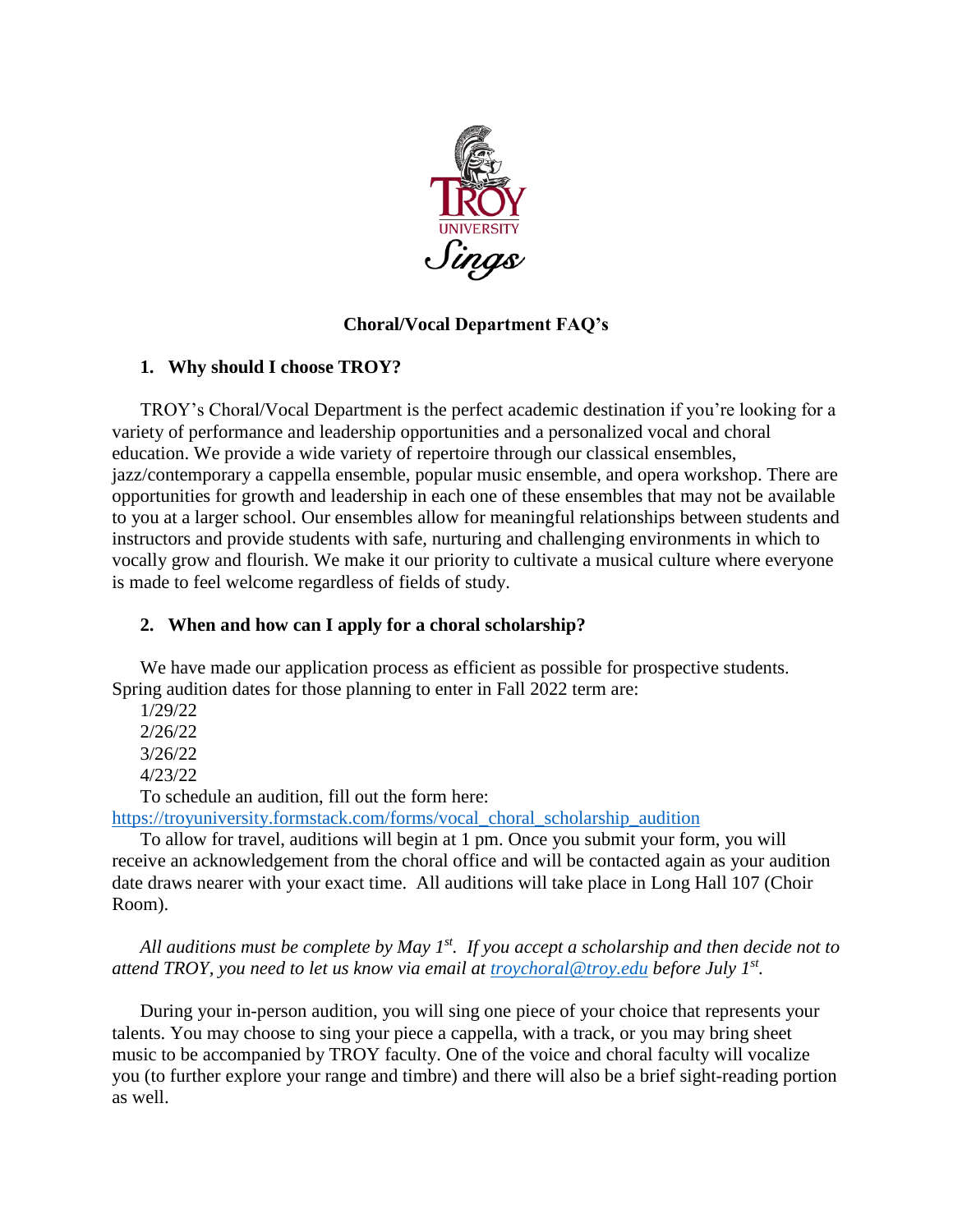As a service to prospective students, we are continuing to allow an online audition option (but only in cases of health issues, long travel distances, unforeseen emergencies or other approved reasons). If you are requesting to submit an online audition, you must FIRST contact [troychoral@troy.edu](mailto:troychoral@troy.edu) to explain your circumstances. Once you have done this and received our approval, please record yourself singing **two pieces** (representing contrasting genres**)**. It is important to make sure that the sound in your recording is clear and that your video is high quality and well lit. You can sing these selections along with a pre-recorded accompaniment, live accompaniment (such as using piano/guitar), or just a cappella. We will accept auditions that utilize any of these formats.

Once you are done, upload the video as UNLISTED on a YouTube channel and share the link with us (making it accessible to us alone). We will then be able to forward your audition to other faculty members to evaluate your abilities. Please send all YouTube links with completed video auditions to [troychoral@troy.edu.](mailto:troychoral@troy.edu)

#### **3. How are choral scholarships determined?**

Choral scholarships are based on the quality of your audition as well as the number of ensembles you choose to join. You must stay in the specified number of ensembles for your scholarship amount in order to maintain your scholarship. If you feel that your skills have improved during your time at TROY, you may reaudition for a higher scholarship or membership in one of the audition-only ensembles. You must successfully adhere to the requirements mandated by each ensemble (including minimum GPA and attendance requirements) in order to retain your scholarship. You are allowed to reapply yearly, if you meet the specified performance criteria.

#### **4. How do I accept my choral scholarship?**

TROY University requires all students receiving scholarships to create an Academic Works account at [https://troy.academicworks.com/.](https://troy.academicworks.com/) Once you make your account, you must apply for the Troy University John M. Long School of Music-Choral/Vocal scholarship. After the drop/add date at the beginning of the semester, your scholarship will be applied. Once your scholarship is offered and applied, you will have to go back into your Academic Works account in order to accept your scholarship.

### **5. What types of pieces do I need to prepare for my audition and what do you want to hear in a successful audition?**

In-person auditions require you to sing one piece of your choice. The piece can be of any genre (classical, contemporary, jazz, musical theater, etc.), and should showcase your range, quality of your instrument, and other performance abilities. We believe that the most successful auditions are authentic ones. We want you to sound like you, not like a recording of someone else. Notes are important, but we want to hear you tell a story as well.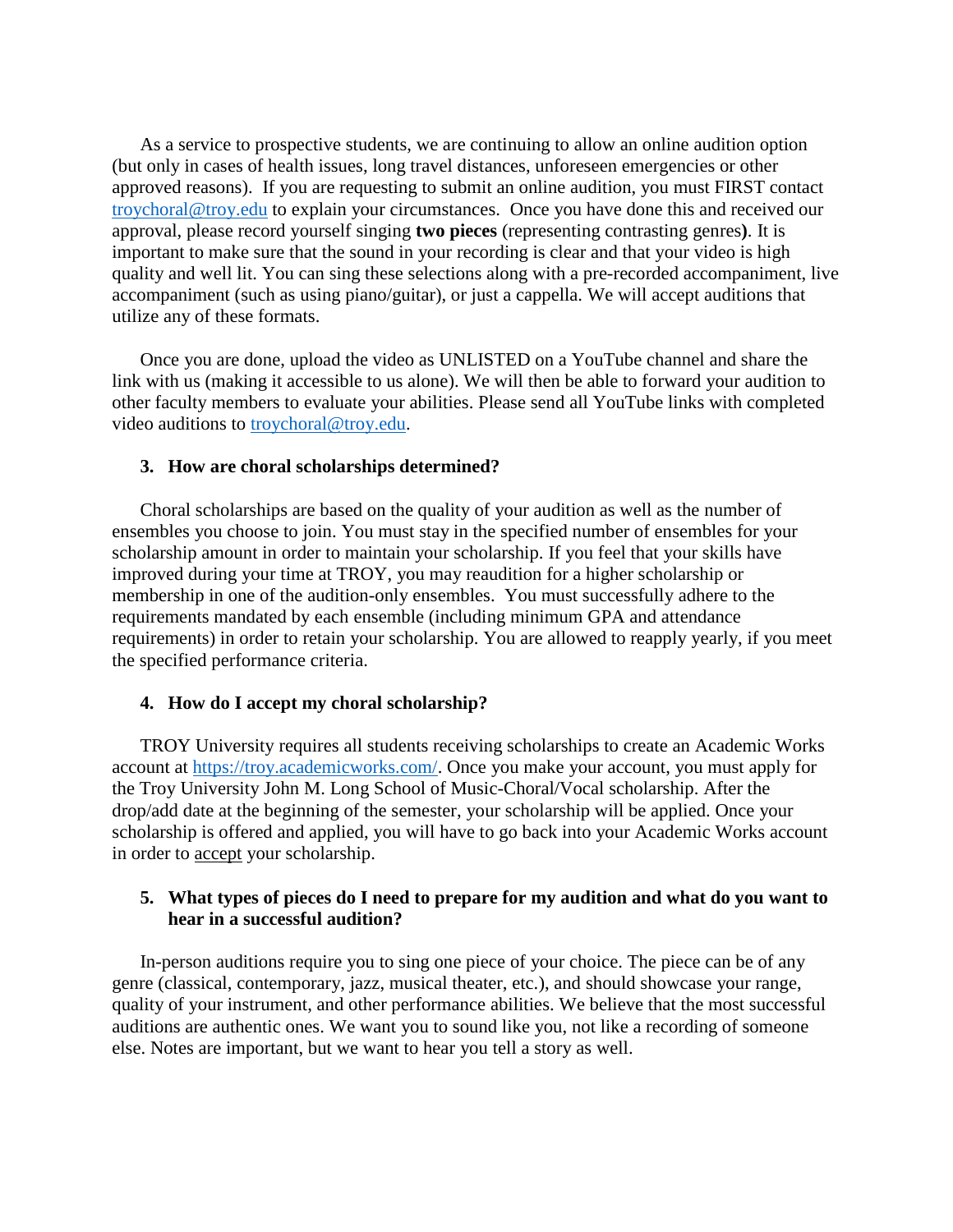In an online audition, we are looking for **two** contrasting pieces that illustrate the above criteria. The pieces can be of any genre, but it would also be helpful if they could show the different ranges of your voice. For example, if you are a soprano, choose a song that showcases what you can do in the upper range and another that shows your abilities in the mezzo-soprano or alto range.

### **6. Can I still audition even if I am not skilled in reading music or cannot read music at all?**

Yes! There are unauditioned ensembles at TROY that do not require extensive sight-reading knowledge. Unauditioned ensembles include Collegiate Singers and Opera Workshop. These ensembles provide students with great sight-singing practice. Auditioned ensembles that require a higher proficiency in sight-reading include Concert Chorale and *frequency*. If at first you do not sight-read at a level required for the auditioned ensembles, you may always reaudition when you feel more comfortable reading music.

## **7. Do I have to be a music major in order to receive a music scholarship or join an ensemble?**

We have students of all different majors in our ensembles. More than half of our ensembles are made up of nonmajors. We also have a lot of band students who participate in choir ensembles and receive scholarships.

### **8. How do private lessons work?**

Private lessons are one-to-one 30-minute instructional voice lessons with an experienced vocal music faculty member. Private vocal study provides great opportunities for students to perfect their craft in a safe and educational environment. A typical private lesson will start with vocal warm-ups and then move to working on repertoire. Student repertoire can include music from any genre, but classical music will always be included in repertoire in order to build technique. For music majors, private lessons are supplemented by voice studio class which occurs once a week for 50 minutes. During voice studio, music majors get the opportunity to sing and workshop a piece they have been working on in private lessons in front of voice faculty and other music majors.

#### **9. What sort of time commitment should I expect with each ensemble?**

Concert Chorale meets Monday, Wednesday, and Friday for 50 minutes with an additional 50-minute sectional outside of class each week. Collegiate Singers meets Monday, Wednesday, and Friday for 50 minutes. Opera Workshop and *frequency* meet TTH (for 75 minutes). Unauditioned ensembles such as Collegiate Singers and Opera Workshop do not have weekly sectionals outside of class time. Private voice studio must be taken along with private voice lessons and requires an additional 50-minute time slot on Wednesdays (for vocal majors only). Ensemble and private voice instructors expect students to be adequately prepared for rehearsals and lessons which will require outside practice time.